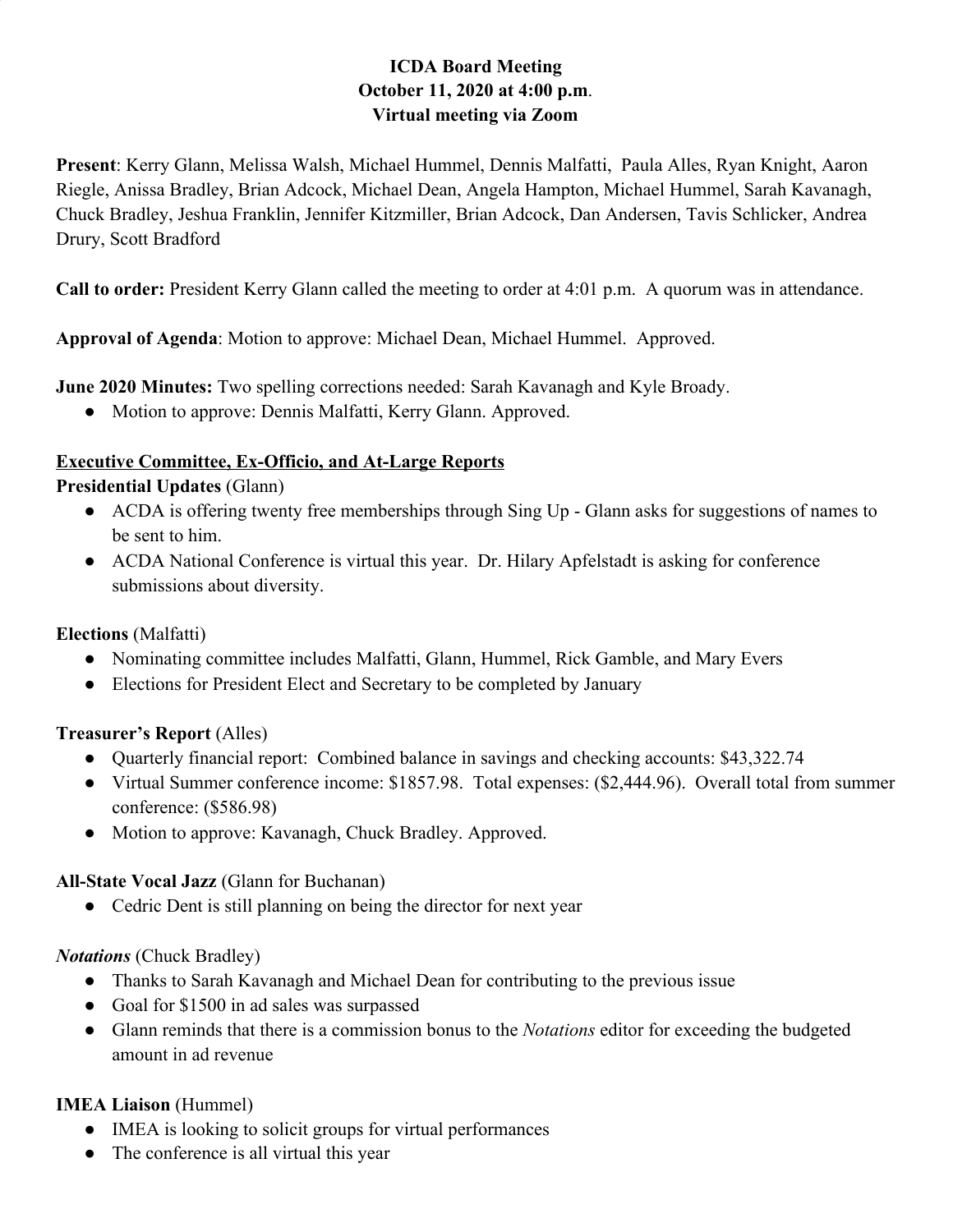● Knight (in chat box) - Circle the State will be virtual this fall, starting with high school. Discussions are ongoing about middle school and elementary choirs

# **Proposed Upcoming Board Meetings**

- Dates of upcoming board meetings
	- $\circ$  Sunday, January 17, 2020, 4:00 p.m. via Zoom (revised date)
	- Sunday, April 11, 2021, 4:00 p.m. via Zoom
	- Sunday, June 27, 2021, 6:00 p.m. CDFAC Lobby, University of Indianapolis

### **All-State Choir** (Anissa Bradley and Brian Adcock)

- New date: Friday, June 4 for in-person All-State Choir
- Rehearsals, housing, and food at Butler. Performance at the Palladium.
- Bradley emailed Dr. Jeffrey Redding as the conductor and has not yet received a response.
- Auditions are still on hold, but are planned to occur virtually. Companies considered to handle the virtual auditions include "Accepted" and "Heart Out" (used by ISSMA and suggested by Bradley)
- Discussion ensued regarding possible conflicts with graduation ceremonies and concerns with housing. Another suggestion is to have the entire event as a one-day event.
- Auditions and additional information should be set and communicated by January
- Glann A new budget proposal for All-State will be needed to present to the board in January

## **Summer Conference**

### **2020 virtual conference wrap-up**

- Hummel Thanks to the team who planned the event. It was a great outreach and exceeded expectations.
- Knight presented the analytics from the conference and participation feedback. Highlights:
	- 794 registrants, with more than half either not affiliated with ACDA or from a different state. 346 registrants from Indiana (a typical ICDA Summer conference has approximately 100 registrants)
	- Social media was the main outreach method
	- Sessions are still available to view at [www.icdaconference.org](http://www.icdaconference.org/)
	- Full presentation of conference analytics: [https://docs.google.com/presentation/d/1a-HCWDNcAsOCUES7loOM28rTQJj452hi9Hy-fwk0](https://docs.google.com/presentation/d/1a-HCWDNcAsOCUES7loOM28rTQJj452hi9Hy-fwk0Me4/edit#slide=id.gc6f9e470d_0_0) Me4/edit#slide=id.gc6f9e470d 0 0

### **Summer Conference 2021** (Hummel)

- An in-kind request form has been submitted to the University of Indianapolis and is in process.
- Hummel has reached out to potential headliners (Dan Forrest, Elaine Hagenberg, Craig Courtney, Dr, Jefferey Ames, Eric Whitacre). No headliners have committed yet.

### **Old Business**

**IMEA Reading Session Music** (Glann/Scott Bradford) - (This item actually occurred earlier in the meeting after the Presidential Update.)

• Bradford - ISSMA repertoire lists need to consider the new univoice choir category and the lists need to specify which voicing is usable for the required list and is also appropriate for each group level. ISSMA is not going to present the survey that usually accompany the conference reading sessions